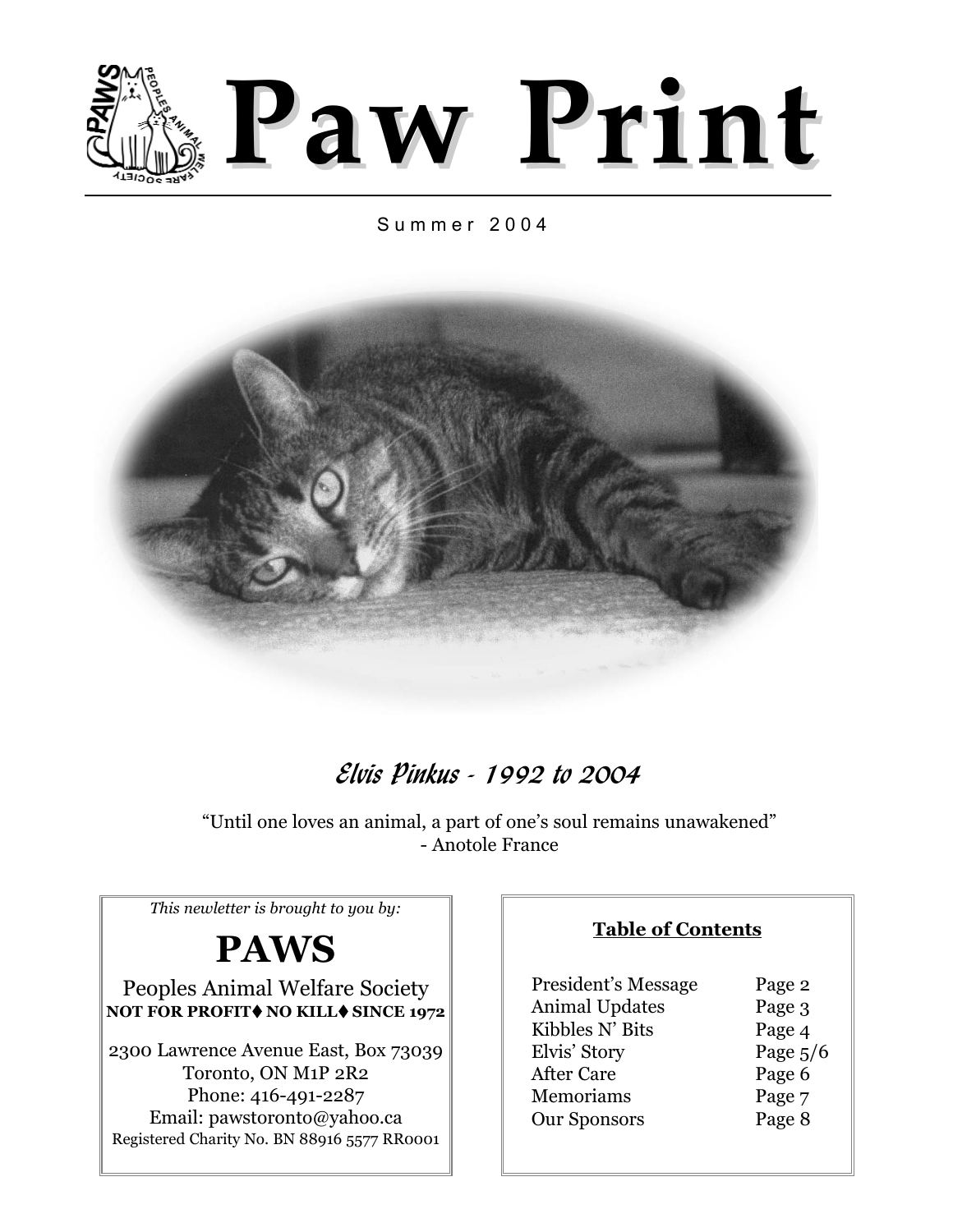# Message from the President...

In our 32 year history, PAWS has seen a number of changes, the most recent and evident appears before you … our newsletter. We trust you will enjoy the new standardized format and the table of contents, on page 1, will ensure ease in finding your favourite sections and articles. In this issue we have more sponsors than ever before … we encourage you to support them (see back page). As well, our much-anticipated web site will be launched this Fall at a new address … www.pawstoronto.org … we'll keep you posted.

Over the years, PAWS has provided assistance to animals in needy situations; many have been starving, abandoned, abused and/or suffering from the elements. Most would never have survived had PAWS not intervened … this has been made possible by loyal supporters like YOU. As a result of one of the coldest Winters on record and a Spring where a number of our "permanent residents" and "recent rescues" found themselves in emergency situations, our veterinary and other expenses remain astronomically high. **The animals need you NOW more than ever!**



We are currently in desperate need of a reliable van or truck, which would help greatly in our endeavors. If you or someone you know can help in this respect, please contact us.

Our work is both gratifying and frustrating and it is through the generosity of our membership that we soldier on. "I am only one … but I CAN make a difference!".

Kimberly Heys President



### **URGENT TEMPORARY OR PERMANENT HOME REQUIRED:**



We have recently rescued a precious black and white cat … named "Jasper". He appears to have an illness which is transmittable to other cats ONLY.

We are in URGENT NEED of a temporary or permanent home without other cats until he can be re-tested (DNA) to either rule-out or verify his condition.

#### **PLEASE!**

If you or someone you know can help, contact Kim at (416) 491-2287 or Katie at (416) 824-9027 or e-mail us at pawstoronto@yahoo.ca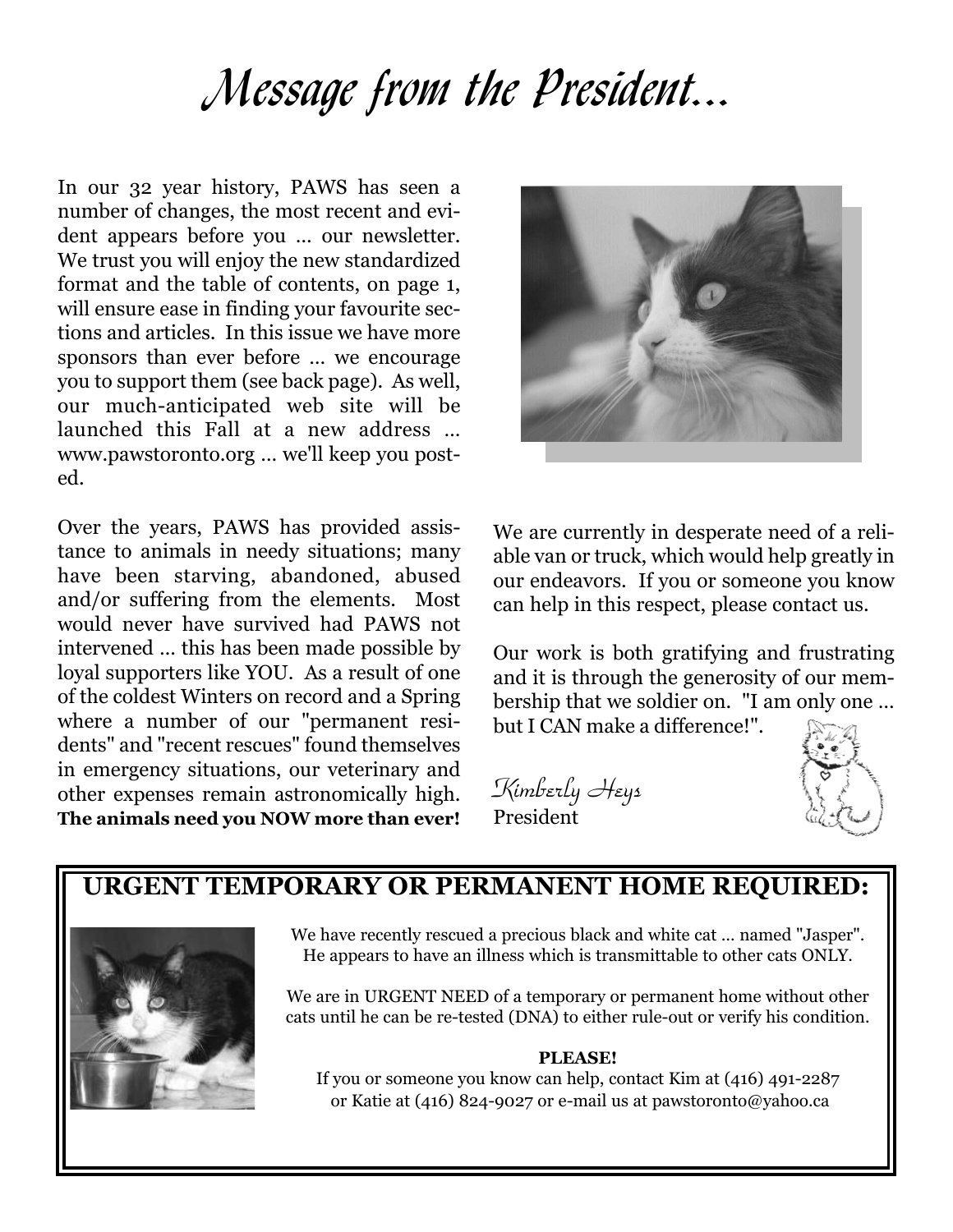**Here are some of the animals YOU HAVE RECENTLY SAVED!**

### *I NEED A HOME!*

(Some of our recent rescues)

Dear PAWS Supporters:

**SUZY** - Suzy is a happy young girl looking for a home. A beautiful dark grey, she is very stunning indeed! She is less than 1 year old, spayed and up-to-date with all her shots. She is also house-trained and gets along with other cats very well. She is very chatty and always LOVES to cuddle and be cuddled.

**HULK** - Don't let the name fool you! This sweet 8 year-old tabby is a gentle giant just waiting for the perfect home! Note that Hulk is declawed.

**MAGGIE** - Maggie is a very special and unique calico-colored cat, just waiting for her forever home. She is approx. 8 years old and declawed.



**MISS M** - As you can see from the picture, Miss M has suffered an injured eye from being left to fend for herself. She is otherwise in good heath and has been spayed. Shy but friendly, Miss M will

require a special home, ideally with no other children or pets.

The number of calls for HELP that we have received recently has been OVERWHELMING! If you or someone you know would like to provide a special home to a loving animal PLEASE contact us at *pawstoronto@yahoo.ca*

For pictures on these and other animals: *www.petfinder.org* then click : Shelter and Rescue Groups; Toronto; PAWS; Our Pet List (This list changes regularly)

### *I FOUND A HOME!*  (Some of our recent adoptions)

**FURY -** who spent almost four years in our NO KILL shelter due to shyness was recently adopted by Julia (a very devoted PAWS member) who sadly lost India who she adopted from PAWS in 2000 - please see her "ode to India" on our upcoming website. Fury now has a special new friend not only in Julia but in Chocolate (India's Sister). We miss him very much but are thrilled that he finally has a wonderful new home.

**BUDDY** - a beautiful senior cat whose owner was devastated at having to part with him. Thankfully PAWS was able to help by referring his owner to a new PAWS member and the adoption was a success.

**CHESTER & GROVER** - TOGETHER AGAIN! Yes, Chester and Grover were adopted to the same home - with special thanks to Tabatha @ Secord Animal hospital.

**BABY** - a 1 ½ year old black and white male who is spunky and pleasantly talkative - a very friendly guy now in a permanent and loving home!

### **PAWS Adoption Policy:**

PAWS adopts animals with the understanding that, should the placement not prove to be successful for any reason, the animal is to be returned to us. WE NEVER EUTHANIZE THESE ANI-MALS. If possible they will be re-adopted. If not, they live out the rest of their lives at our shelter. If an animal has been diagnosed with a terminal illness, they are lovingly cared for at the PAWS shelter for as long as they are pain-free and enjoying a decent quality of life. Until such time as they are ready to cross the rainbow bridge ...

*Your continued support* of this unique NO-KILL organization means more than words can say!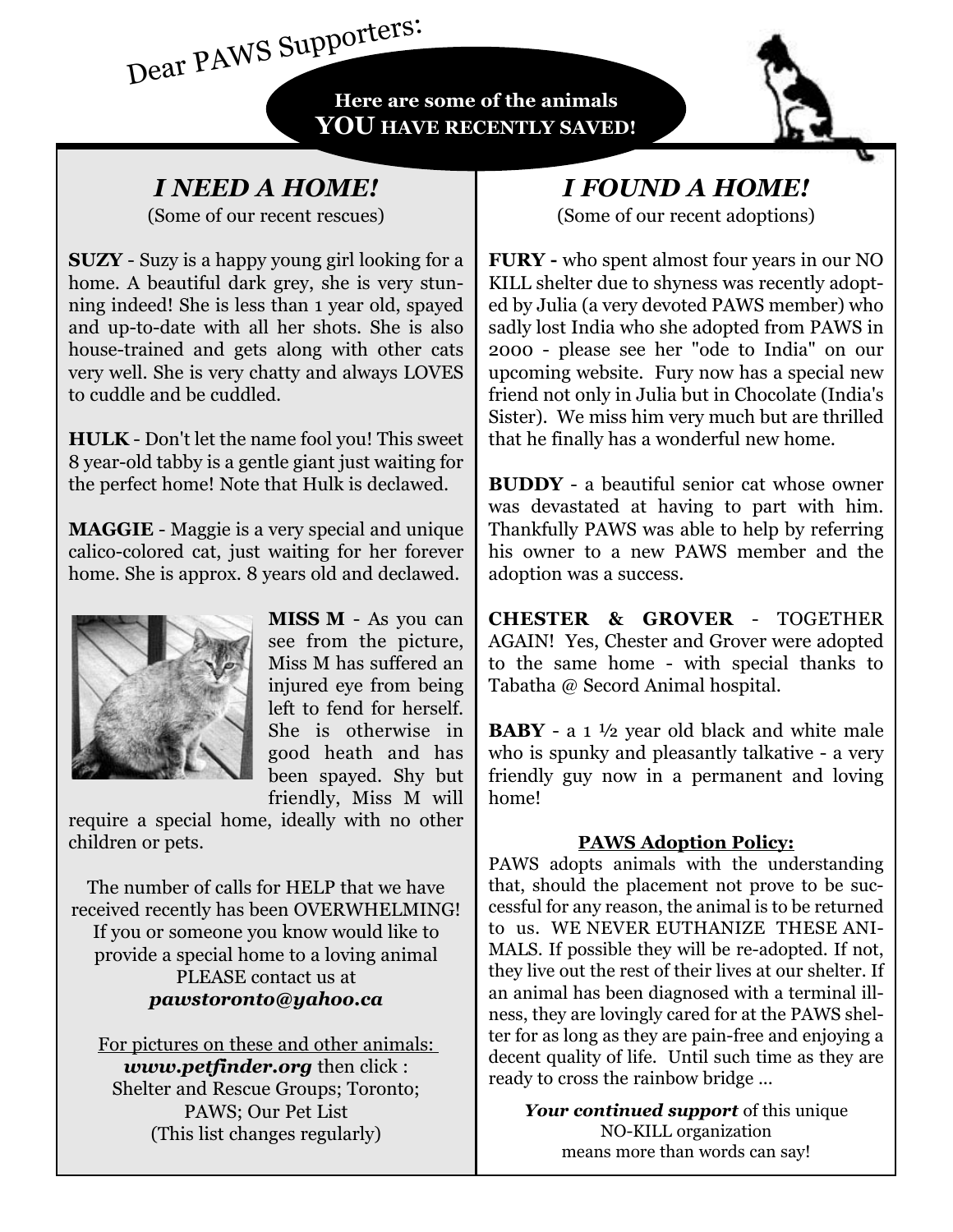

Thank you for taking the time to read this issue of PAW Print. Please feel free to pass it along to a fellow pet-lover for their reading enjoyment. We always welcome new members! By spreading the word about PAWS (a strictly NO-KILL organization managed exclusively by volunteers) you are helping those *who can not help themselves.*

# **Did you know...**

- ◆89% of us believe our pet understands all or some of what we say.
- ◆ 76% of us talk to our pet in a different voice.
- ◆53% of us believe that our pet would come to our rescue if we were in distress.
- ◆56% of us spend an average of two or more hours of quality time with our pet each day.
- Nearly one-third of us spend more time with our pet than with family or friends.
- More of us read nutritional labels on food we feed our pet than the labels on food we eat ourselves - 41 and 37% respectively!
- 11% of cat owners have ended a personal or romantic relationship with someone due to their cat.
- 48% of us consider ourselves emotionally dependent upon our animals.
- ◆ 83% of us are likely to risk our lives for our pets.
	- (Source: American Animal Hospital Association)



# The most well-travelled cat!

Whilst on a flight from Toronto, Hamlet escaped from his cage and got caught behind some panelling where he remained for seven weeks. In that time he travelled just under 965,600 km (600,000 miles) Equivalent to travelling around the world no less than 24 times!

Chocolate contains an ingredient that, while harmless to humans, can be harmful or even fatal if ingested by your pet. Please avoid giving your pet any chocolate!

DDD Remember: Always use a safe carrier or leash when transporting pets!

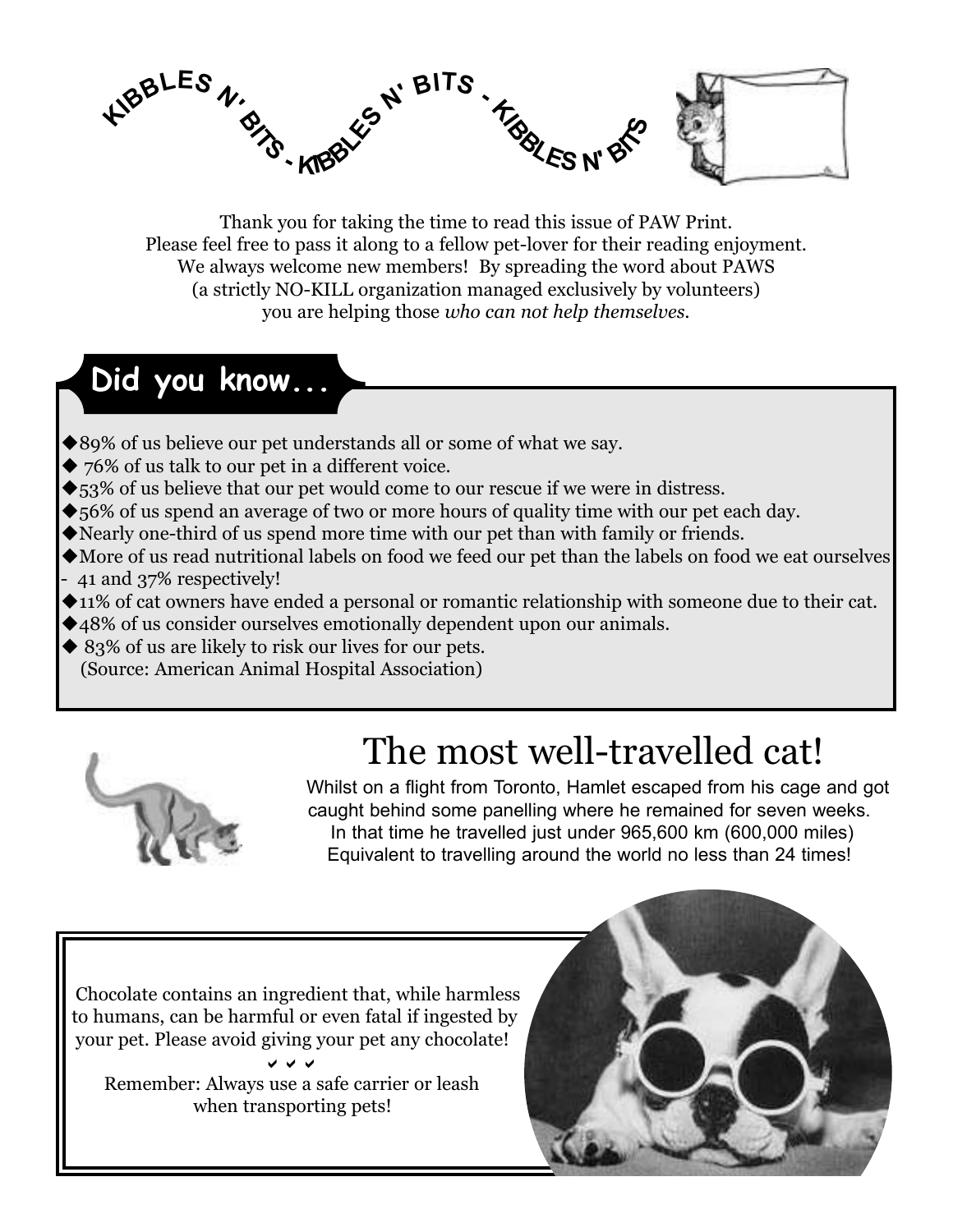ELVIS was a tabby who died very suddenly of a massive blood clot which paralyzed his back legs - while resting leisurely on his favourite couch. In his lifetime he had moved 5 times, crossed the country twice both on an airplane and in a car, and had spent

several weeks at a vet clinic due to weight-related issues. At the time of his death Elvis was 12 and weighed 21 pounds.

### These are his stories...

Mom was just a thin, gray and white, four-<br>lyear-old, tabby when she had me and my<br>that chilly night in Navamban. Lyould have to see year-old, tabby when she had me and my brothers and sisters under that porch on that chilly night in November. I would have to say it was thanks to that farm lady that we all survived - but I'm getting ahead of myself, let me start from the beginning, but then again not too far back - let's say the summer of '92.

Mom was abandoned young - her family had seen fit to leave her behind when they moved; instead of finding her a new home they let her loose in the neighbourhood. It was a stroke of luck that led her to the farm lady's back porch after several months of scrounging the town for food, water, shelter, and having run-ins with a lot of suitors who either took what they wanted or left with war wounds for trying. After several months of being on her own she found that porch: large and deep, a great place to hide, bring food, and catch a nap without the annoyance of the Toms of the town. Mom knew that through no fault of her own she was now pregnant and was going to need a place to raise us - this seemed like a good place … if only she could just be left alone for awhile.

"Charles! Charles!" She was awakened by a screech. "Charles, I believe there's a cat under the porch."

"Now Helen, what makes you think that?" My mother slinked back further under the porch, hoping not to be seen.

"I've seen her go under there a few times, I'm just not fast enough to catch her - which is a wonder cause she's such a fat little thing. I hope she's not pregnant - the last thing we need around here is a bunch of kittens."

"Whatever you say Helen."

"I'm serious Charles, come out here and look under the porch with me. I'm pretty sure I can see her those shiny green eyes … you see her, right there in the corner."

"Well I'll be …"

So much for the quiet hiding place, not only had mom been found out, but now she was sure she was going to be evicted from her new home - story of her life so far.

"Get me something to lure her out with Helen, I want to get a look at her."

"Don't you be getting any bright ideas Charles Henry."

The two people put out some rather tempting food over the next few weeks - turkey, chicken, beef stew - and every night my mother would sneak out and gobble it down - she knew it was a trap but she needed the food more, and was willing to take that risk under the cover of darkness … sometimes, out of the corner of her eye, she would see the lady and man watching her from behind their screen door sometimes holding hands, sometimes with arms draped around one another - but always smiling. My mother also realized that the food dish kept getting closer to the house … but with eight little ones inside her she needed the nourishment.

One night she snuck out, making her way to the top of the porch as usual under the cover of darkness … but this time the couple was outside waiting for her - sitting on chairs, between them lay a nice plate of turkey … still warm. What to do? Mom approached cautiously.

"She's pregnant alright."

"Brazen too … look at her walking right up to the turkey."

"When I was pregnant I would eat anything… She spends all her time under that porch, I wonder who she belongs to."

"Think she's a stray Helen."

"I'm not becoming the haven for no stray cats." While they talked mom crept closer to the plate hoping their nattering would keep them busy long enough for her to snafu a piece and run off. But when she got to the plate there was just too much, and in bite sized pieces, how could she take only one small piece she was so hungry - and in her condition she did not run like she used to. There was no pausing, she ate - whatever the consequences, she ate.

"She's a pretty one." A hand came down and touched her back … she stiffened, ready to defend herself if necessary. "Wonder how many she's gonna have." The hand lightly stroked her back.

"Let's wait and see."

"Charles …"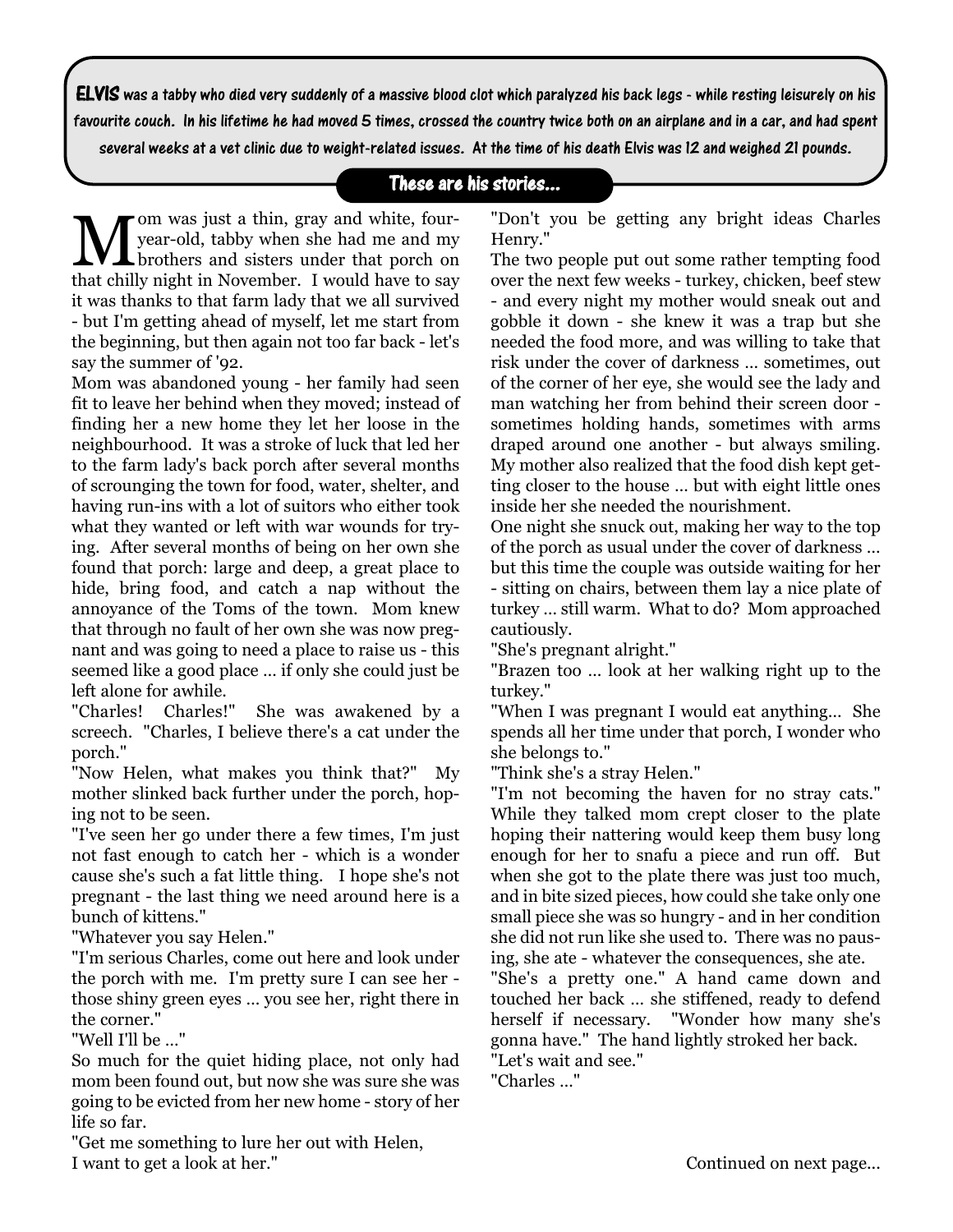Two weeks later my mother gave birth to me and my seven siblings - I was the last … and the runt - so they said. The farm lady and man let my mother live under the porch and ween us - they also fed us as we got older. We all learned to trust them. My mother explained that we would not always be together but she hoped we'd find good homes - like she had - but she also warned us about how cruel some people can be … she told us about her life on the street and about being abandoned from her first home.

When I left my mother I was eight weeks old … she made her home under that porch on the farm with a couple of my siblings - I was to live my life elsewhere, with my sister - at least for a little while anyway. My adventures were just about to begin.

#### **PAWS Editorial …**

Not all cats are as lucky as Elvis and his mother. Thousands of animals are abandoned each year, left to fend for themselves by thoughtless owners who, for one reason or another, did not take their commitment seriously. Please remember that shelters are not cures for the problem … we are band-aid solutions for a growing problem. Please help support PAWS so that we can help get these animals off the street and into permanent responsible and loving homes.

Join Elvis every issue for another adventure and be sure to check out the PAWS website, coming this Fall, www.pawstoronto.org for more interesting and informative stories.



One of the realities of life is that through an untimely tragedy or by natural aging, a beloved pet may well survive us. Pets are members of our family and we need to think about their care and protection when we can no longer provide it. Don't overlook your pet(s) when making your estate plans.

If there is someone whom you think may agree to take your pet(s), talk it over with them now. If they have reservations, now is the time to find out.

Should you wish to have your pet(s) taken in by a responsible, no-kill shelter such as PAWS, you can indicate whether you wish for them to live out the rest of their natural lives at the shelter, or have the shelter find them a new, loving home. Here is a sample provision you can insert in your will to protect you pet(s):

*"If at the time of my death I own a pet or pets, I direct my Executor to deliver them as soon as possible to PAWS (Peoples Animal Welfare Society), (a) to be cared for there until a suitable permanent home is arranged OR (b) to be cared for at their shelter for the rest of their natural lives. I further direct that a bequest of \$ \_\_\_\_ be paid to PAWS (Peoples Animal Welfare Society) in consideration of their good work."*

You should discuss such provisions with your lawyer, amend them as need be and then update your will without delay.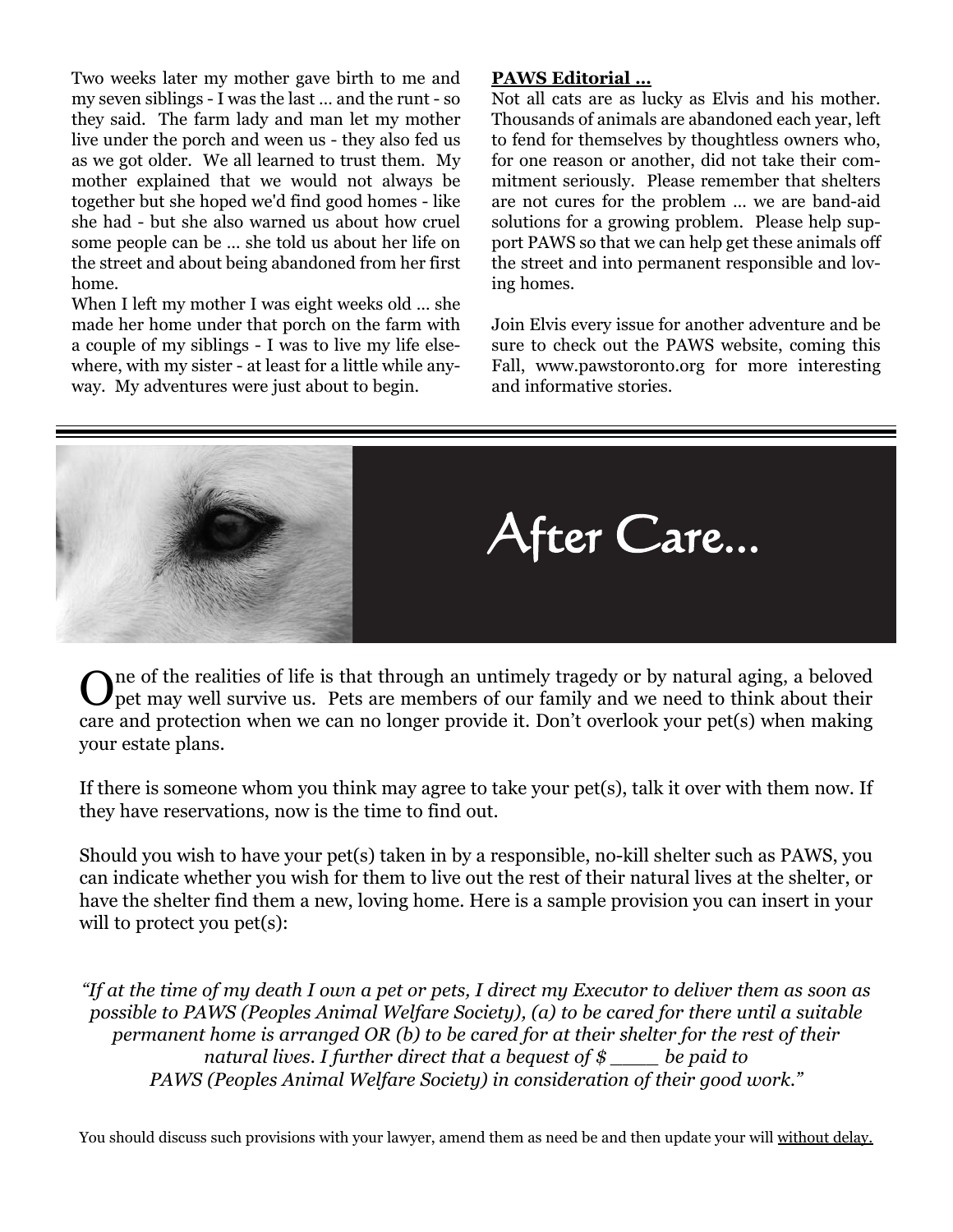

# Memoriams...



림<br>민

<u>리린린틴린린린린린린린린린린린린린린린린린린린린린린린리린리린리린리린리린</u>리



**India**  *Always remembered by Julia, Chocolat, PAWS and The Heys Family*

#### **Elvis**

*Please see the cover and page 5. His cute face and kind, loving nature, will be sorely missed … his memory will live on within these very pages as his memoirs will be included in our newsletter in the coming months.*



**Pumpkin** *Dearly missed by Joan McGowan*

日回回回

己 可

### **Buster**

*Who left us on January 17th, 2004 after a full and happy life as chief "keeper of the grounds" keeping the ducks, chickens and geese safe from predators.*

*An English Mastiff-Lab cross, he was huge -but his heart was his biggest feature. He loved anyone who would take a minute -or five- to pet him and he especially loved children. He would lay down in the grass and let them crawl all over him -the more the merrier- and love every minute of it.*

*He will be greatly missed by all at the Evergreen Acres Bird Sanctuary.*



**Shadow "***I miss him dearly" - Kathleen Neal* 

#### *June Stephen*

*Lovingly remembered by Faye, Ashley, Dean and Alex Stephen, and the Rowatt Family* 

These precious pets had special families who loved them dearly. Your support of PAWS ensures that these and other families will find new companions to love.

> PAWS would like to extend their condolences to these and others who may have lost loved ones since our last issue.